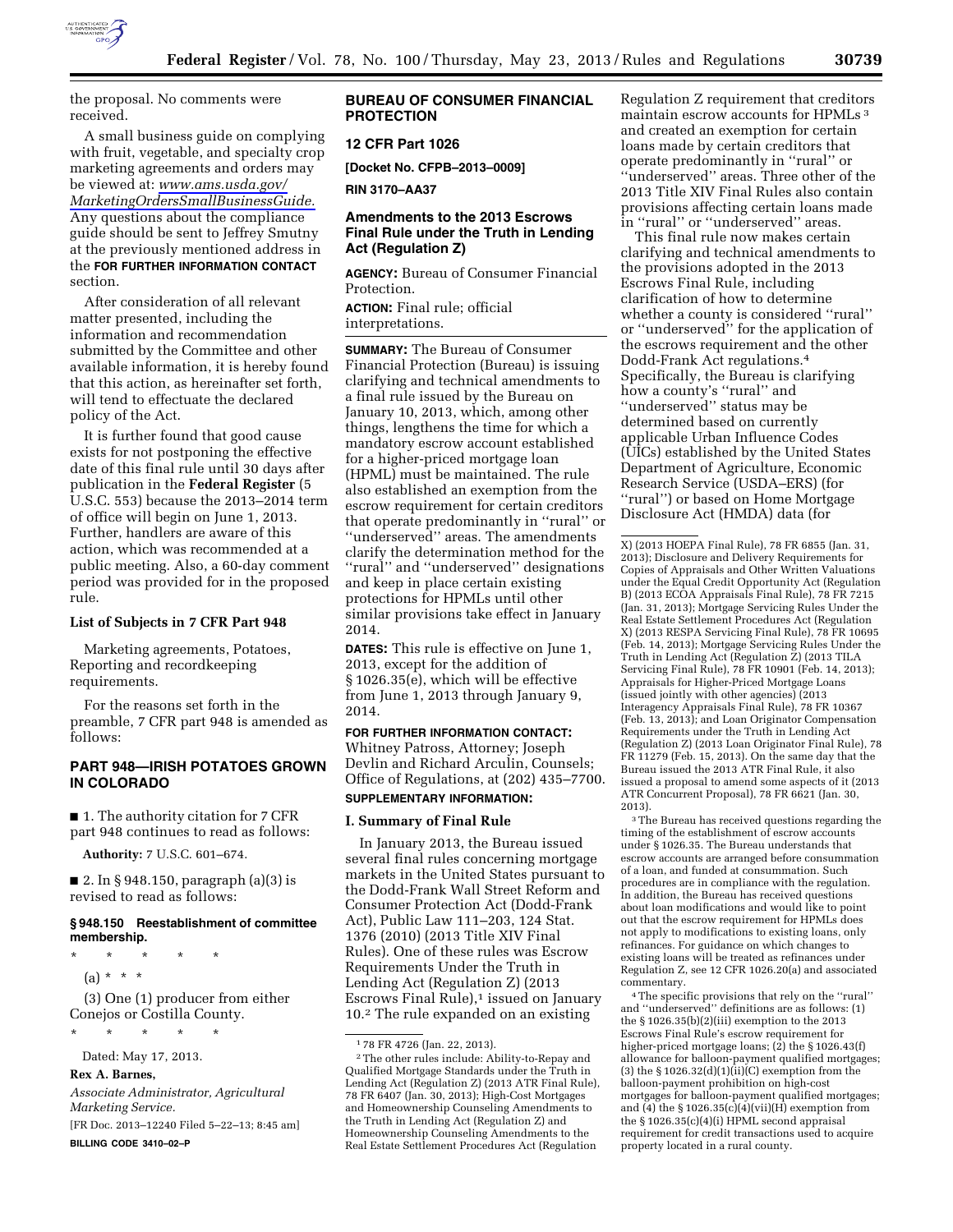''underserved'') and providing illustrations of the rule to facilitate compliance.

In association with the issuance of this final rule providing clarifying amendments to the 2013 Escrows Final Rule, the Bureau is posting on its public Web site a final list of rural and underserved counties, for use with mortgages consummated from June 1, 2013, through December 31, 2013. The final list is identical to the preliminary list posted on the Bureau's public Web site on March 12, 2013. The Bureau will post the list for use in 2014 when the relevant data become available.

In addition, the final rule restores certain existing Regulation Z requirements related to the consumer's ability to repay and prepayment penalties for HPMLs. The scope of these protections is being expanded under the Dodd-Frank Act through the 2013 Title XIV Final Rules to apply to most mortgage transactions, rather than just HPMLs. For this reason, the 2013 Escrows Final Rule removed the regulatory text providing these protections solely to HPMLs. That final rule, however, takes effect on June 1, 2013, whereas the new ability-to-repay and prepayment penalty provisions do not take effect until January 10, 2014. To prevent any interruption in applicable protections, this final rule establishes a temporary provision to ensure the protections remain in place for HPMLs until the expanded provisions take effect in January 2014.

In addition, the Bureau is making some technical corrections to enhance clarity.

#### **II. Background**

## *A. Title XIV Rulemakings under the Dodd-Frank Act and the 2013 Escrows Final Rule*

In response to an unprecedented cycle of expansion and contraction in the mortgage market that sparked the most severe U.S. recession since the Great Depression, Congress passed the Dodd-Frank Act, which was signed into law on July 21, 2010. In the Dodd-Frank Act, Congress established the Bureau and, under sections 1061 and 1100A, generally consolidated the rulemaking authority for Federal consumer financial laws, including the Truth in Lending Act (TILA), in the Bureau.5 At the same

time, Congress significantly amended the statutory requirements governing mortgages with the intent to restrict the practices that contributed to and exacerbated the crisis. In January 2013, the Bureau issued the 2013 Title XIV Final Rules as described above. The 2013 Escrows Final Rule,<sup>6</sup> issued on January 10, was one of these rules. Among the other 2013 Title XIV Final Rules issued in January were the 2013 ATR Final Rule, 2013 HOEPA Final Rule, and 2013 Interagency Appraisals Final Rule.

## *B. Implementation Plan for New Mortgage Rules*

On February 13, 2013, the Bureau announced an initiative to support implementation of the new mortgage rules (Implementation Plan),<sup>7</sup> under which the Bureau would work with the mortgage industry to ensure that the 2013 Title XIV Final Rules could be implemented accurately and expeditiously. The Implementation Plan included: (1) Coordination with other agencies; (2) publication of plainlanguage guides to the new rules; (3) publication of additional interpretive guidance and other updates regarding the new rules as needed; (4) publication of readiness guides for the new rules; and (5) education of consumers on the new rules.

This is the first final rule in connection with our planned issuances to clarify and provide additional guidance regarding the 2013 Title XIV Final Rules. Priority for this first set of updates was given to the 2013 Escrows Final Rule because its effective date is June 1, 2013, and certainty regarding compliance is a matter of some urgency. The Bureau has since issued a proposal concerning certain provisions of the ability-to-repay and servicing rules that take effect in January 2014,<sup>8</sup> and a proposal to seek comment on whether to delay the June 1 implementation of a provision concerning the financing of credit insurance pending resolution of various interpretive issues under the statute and regulation.9 Other guidance and updates will be issued as needed.

#### **III. Legal Authority**

The Bureau is issuing this final rule pursuant to its authority under TILA and the Dodd-Frank Act. Section 1061

of the Dodd-Frank Act transferred to the Bureau the ''consumer financial protection functions'' previously vested in certain other Federal agencies, including the Board of Governors of the Federal Reserve System (Board). The term ''consumer financial protection function'' is defined to include ''all authority to prescribe rules or issue orders or guidelines pursuant to any Federal consumer financial law, including performing appropriate functions to promulgate and review such rules, orders, and guidelines.'' 10 TILA, title X of the Dodd-Frank Act, and certain subtitles and provisions of title XIV of the Dodd-Frank Act are Federal consumer financial laws.11 Accordingly, the Bureau has authority to issue regulations pursuant to TILA, title X, and the enumerated subtitles and provisions of title XIV.

The Bureau is amending the changes made to Regulation Z by the 2013 Escrows Final Rule.12 This final rule relies on the broad rulemaking authority specifically granted to the Bureau by TILA section 105(a) and title X of the Dodd-Frank Act, as well as the exemption authority in TILA section 129D(c). Additionally, because this rule re-introduces language from a 2008 final rule of the Board amending Regulation Z (2008 HOEPA Final Rule),<sup>13</sup> this rule relies on the authority used in connection with that rule including TILA section 129(p).

### **IV. Section-by-Section Analysis**

*Section 1026.35 Requirements for Higher-Priced Mortgage Loans* 

### 35(b) Escrow Accounts

### 35(b)(1)

The Bureau proposed a technical correction to § 1026.35(b)(1) to update a citation. The Bureau did not receive comments on this correction, and adopts it as proposed.

### 35(b)(2) Exemptions

#### **Overview**

Four of the Bureau's January 2013 mortgage rules included provisions that provide for special treatment under various Regulation Z requirements for

<sup>5</sup>Sections 1011 and 1021 of the Dodd-Frank Act, in title X, the ''Consumer Financial Protection Act,'' Public Law 111–203, sections 1001–1100H, codified at 12 U.S.C. 5491 and 5511. The Consumer Financial Protection Act is substantially codified at 12 U.S.C. 5481–5603. Section 1029 of the Dodd-Frank Act excludes from this transfer of authority, subject to certain exceptions, any rulemaking authority over a motor vehicle dealer that is

predominantly engaged in the sale and servicing of motor vehicles, the leasing and servicing of motor vehicles, or both. 12 U.S.C. 5519.

<sup>6</sup> 78 FR 4726 (Jan. 22, 2013).

<sup>7</sup>Consumer Financial Protection Bureau Lays Out Implementation Plan for New Mortgage Rules. Press Release. Feb. 13, 2013.

<sup>8</sup> 78 FR 25638 (May 2, 2013).

<sup>9</sup> 78 FR 27308 (May 10, 2013).

<sup>10</sup> 12 U.S.C. 5581(a)(1).

<sup>11</sup> Dodd-Frank Act section 1002(14), 12 U.S.C. 5481(14) (defining ''Federal consumer financial law'' to include the ''enumerated consumer laws'' and the provisions of title X of the Dodd-Frank Act); Dodd-Frank Act section 1002(12), 12 U.S.C. 5481(12) (defining ''enumerated consumer laws'' to include TILA), Dodd-Frank section 1400(b), 12 U.S.C. 5481 note (designating certain subtitles and provisions of title XIV of the Dodd-Frank Act as ''enumerated consumer laws'').

<sup>12</sup> 78 FR 4726 (Jan. 22, 2013).

<sup>13</sup> 73 FR 44522 (July 30, 2008).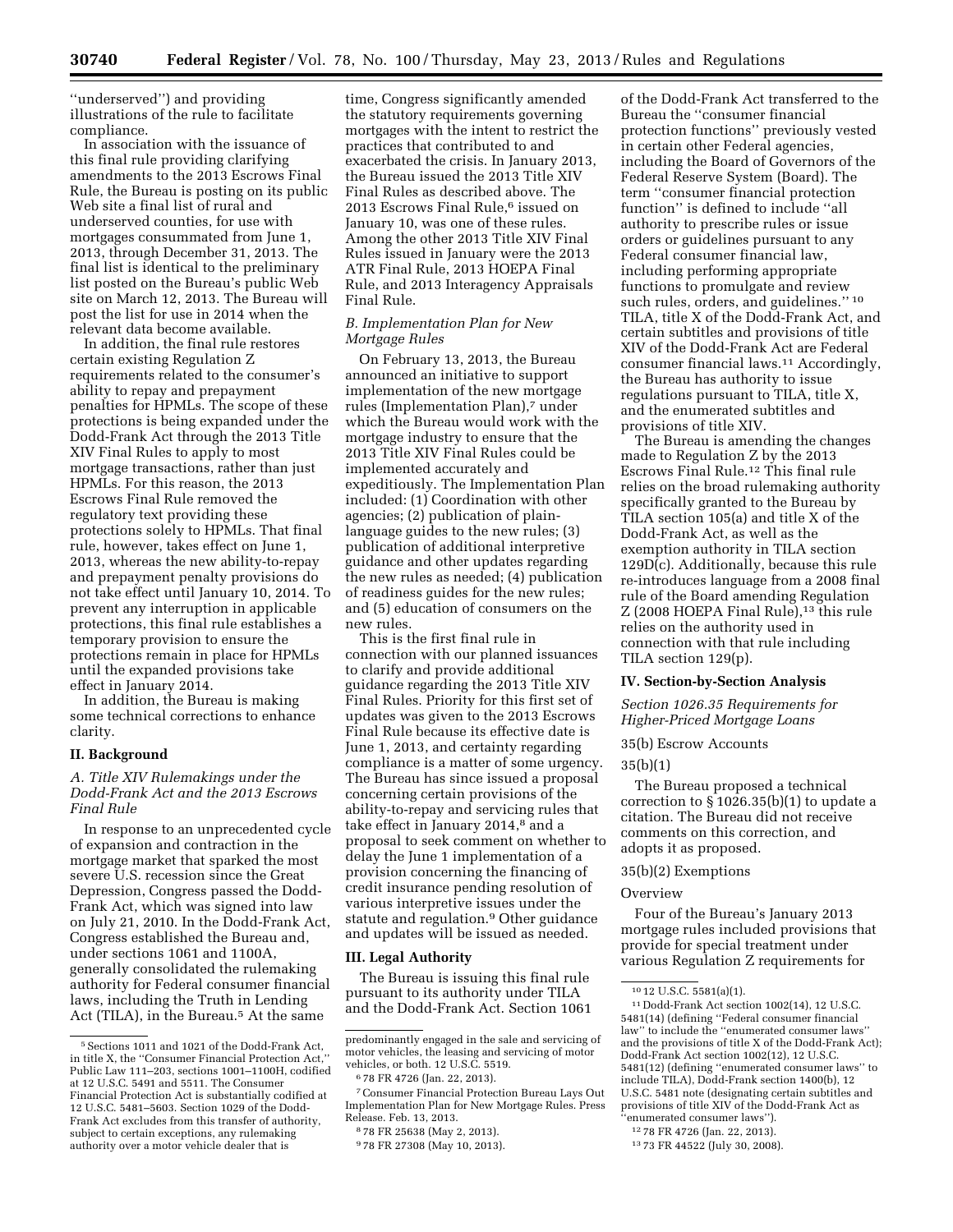certain credit transactions in connection with "rural" or "underserved" areas:  $(1)$ § 1026.35(b)(2)(iii) provides an exemption to the 2013 Escrows Final Rule's escrow requirement for HPMLs; (2) § 1026.43(f) provides an allowance to originate balloon-payment qualified mortgages under the 2013 ATR Final Rule; (3) § 1026.32(d)(1)(ii)(C) provides an exemption from the balloon payment prohibition on high-cost mortgages under the 2013 HOEPA Final Rule for balloon-payment qualified mortgages; and (4) § 1026.35(c)(4)(vii)(H) provides an exemption from a requirement to obtain a second appraisal for certain HPMLs under the 2013 Interagency Appraisals Final Rule. These provisions rely on the criteria for ''rural'' and/or ''underserved'' counties set forth in  $\S 1026.35(b)(2)(iv)(A)$  and  $(B)$ , respectively, adopted in the 2013 Escrows Final Rule, which takes effect on June 1, 2013. Two of the special provisions for creditors operating predominantly in ''rural'' or ''underserved'' areas were set forth in the Dodd-Frank Act amendments to TILA, but the terms were not defined by statute. TILA section 129D, as added and amended by Dodd-Frank Act sections 1461 and 1462 and implemented by § 1026.35(b), generally requires that creditors establish escrow accounts for HPMLs secured by a first lien on a consumer's principal dwelling, but the statute also authorizes the Bureau to exempt from this requirement transactions by a creditor that, among other criteria, ''operates predominantly in rural or underserved areas.'' TILA section 129D(c)(1). Similarly, the ability-to-repay provisions in Dodd-Frank Act section 1412 contain a set of criteria with regard to certain balloonpayment mortgages originated and held in portfolio by certain creditors that operate predominantly in rural or underserved areas, allowing those loans to be considered qualified mortgages. *See* TILA section 129C(b)(2)(E), 15 U.S.C. 1639c(b)(2)(E). In the 2013 Escrows and ATR Final Rules, the Bureau implemented the HPML escrows requirement and the section 1412 balloon-payment qualified mortgage provision through  $\S$ § 1026.35(b)(2)(iii) and 1026.43(f), respectively. In addition, the Bureau adopted an exemption to the general prohibition of balloon payments for high-cost mortgages when those mortgages meet the criteria for balloonpayment qualified mortgages set forth in § 1026.43(f), as part of the 2013 HOEPA Final Rule, in § 1026.32(d)(1)(ii)(C). Finally, the Bureau and other Federal agencies adopted  $\S 1026.35(c)(4)(vii)(H)$ , which provides an exemption from a

requirement to obtain a second appraisal for certain HPMLs under the 2013 Interagency Appraisals Final Rule for credit transactions used to acquire property in rural counties.

Through the 2013 Escrows Final Rule, the Bureau adopted § 1026.35(b)(2)(iv)(A) and (B) to define ''rural'' and ''underserved'' respectively for the purposes of the four rules discussed above that contain special provisions that use one or both of those terms. The 2013 Escrows Final Rule also provided comment 35(b)(2)(iv)–1 to clarify further the criteria for ''rural'' and ''underserved'' counties, and provided that the Bureau will annually update on its public Web site a list of counties that meet the definitions of rural and underserved in § 1026.35(b)(2)(iv). In advance of the rule's June 1, 2013, effective date, the Bureau proposed to amend § 1026.35(b)(2)(iv) and comment  $35(b)(2)(iv)$ –1 to clarify how to determine whether a county is rural or underserved for the purposes of these provisions.

### Comments

The Bureau received several comments discussing the overall regulatory scheme regarding how ''rural'' and ''underserved'' should be defined. Most of these comments argued for an expanded scope for the ''rural'' and ''underserved'' definitions. One industry trade association suggested that the rural definition should include all non-metropolitan counties, as well as communities with populations of less than 50,000. Other commenters suggested that the Bureau should use Census Bureau data differently, and one suggested that any place not within one of the Census Bureau's ''Urbanized Areas,'' which contain 50,000 or more people, be considered rural. A credit union association suggested that credit unions with ''rural'' community charters should be exempt, and that only those creditors with a physical presence in an underserved area should be considered in relation to the underserved exemption. Some commenters felt that the rule was too confusing, making compliance difficult.14 One credit union was concerned about the impact the

escrows rule would have on mobile home lending. One commenter stated that, although the clarification presented in the proposal was welcome, there is still too much confusion regarding the escrows rule, and that its effective date should be postponed to January 2014. In addition, two commenters suggested that the Bureau apply exemptions based solely on the size of a creditor, regardless of location.

Although the Bureau has examined these comments, the proposed rule presented only very limited changes and clarifications to the 2013 Final Escrows Rule, and solicited comments on those narrow issues. Broader concerns such as those expressed by the foregoing commenters about preserving consumers' access to credit will be addressed in the Bureau's final rule under the 2013 ATR Concurrent Proposal, which the Bureau expects to issue shortly. The specific provisions included in the proposal are discussed below, along with comments responsive to those issues.

### 35(b)(2)(iii)

### The Proposal

The Bureau proposed modifications to § 1026.35(b)(2)(iii) and comment 35(b)(2)(iii)–1.i for clarification purposes and for consistency with other provisions. As adopted in January, § 1026.35(b)(2)(iii) and its commentary stated that the Bureau would designate or determine which counties are rural or underserved for the purposes of the special provisions of the four rules discussed above. However, that was not the Bureau's intent. Rather, the Bureau intended to require determinations of ''rural'' or ''underserved'' status to be made by creditors as prescribed by § 1026.35(b)(2)(iv)(A) and (B), but also intended for the Bureau to apply both tests to each U.S. county and publish an annual list of counties that satisfy either test for a given calendar year, which creditors may rely upon as a safe harbor. Therefore, the Bureau proposed modifications to  $\S 1026.35(b)(2)(iii)(A)$ and comment 35(b)(2)(iii)–1.i for the purposes of clarification and consistency with these provisions.

#### Comments and Final Rule

All the comments the Bureau received on this specific provision supported the proposed change. For the reasons stated above, the provision is adopted as proposed.

#### $35(b)(2)(iv)(A)$

#### The Proposal

As adopted in January 2013, § 1026.35(b)(2)(iv)(A) defines ''rural''

<sup>14</sup>The Bureau notes that it has now posted the official list of rural and underserved counties on its public Web site for use with mortgages consummated from June 1, 2013, through December 31, 2013. The final, official list is identical to the preliminary list posted on the Bureau's public Web site on March 12, 2013. Creditors may rely as a safe harbor for compliance with the relevant regulations on the official lists of rural and underserved counties posted by the Bureau. The official list for use in 2014 will be posted when the necessary data become available.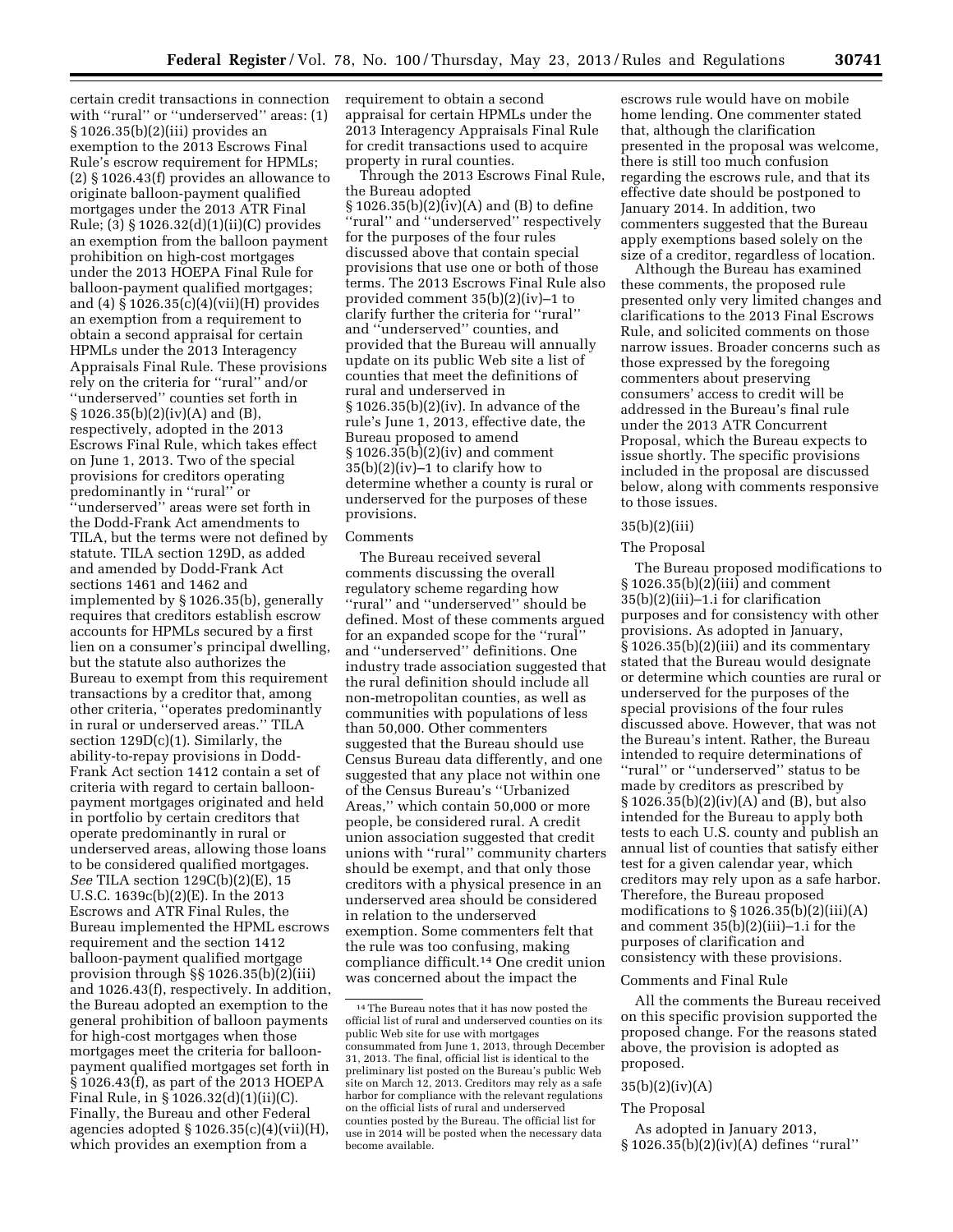based on currently applicable UICs established by the USDA–ERS. The UICs are based on the definitions of ''metropolitan statistical area'' and ''micropolitan statistical area'' as developed by the Office of Management and Budget (OMB), along with other factors reviewed by the ERS that place counties into twelve separately defined UICs depending, in part, on the size of the largest city and town in the county. Based on these definitions,  $§ 1026.35(b)(2)(iv)(A)$  as adopted states that a county is ''rural'' during a calendar year if it is neither in a metropolitan statistical area nor in a micropolitan statistical area that is adjacent to a metropolitan statistical area, as those terms are defined by OMB and applied under currently applicable UICs.

As adopted, comment 35(b)(2)(iv)–1.i explained that, for the purposes of the provision, the terms ''metropolitan statistical areas'' and ''micropolitan statistical areas adjacent to a metropolitan statistical area'' are given the same meanings used by USDA–ERS for the purposes of determining UICs. The USDA–ERS considers micropolitan counties as ''adjacent'' to a metropolitan statistical area for this purpose if they abut a metropolitan statistical area and have at least 2% of employed persons commuting to work in the core of the metropolitan statistical area.15 It was thus implicit in this comment that ''adjacent'' is given the same meaning used by the USDA–ERS for the purposes of § 1026.35(b)(2)(iv)(A).

Nevertheless, the Bureau believed that additional commentary explaining the meaning of ''adjacent'' more directly would be useful to facilitate compliance with § 1026.35(b)(2)(iv) and the provisions that rely on it. Accordingly, the Bureau proposed to amend comment 35(b)(2)(iv)–1.i to state expressly that ''adjacent'' entails physical contiguity with a metropolitan statistical area where certain minimum commuting standards are also met, as defined by the USDA–ERS. The Bureau believed that this would be consistent with USDA– ERS's use of ''adjacent'' and better explain the rule for compliance purposes.

Similarly, the Bureau proposed language to specify under § 1026.35(b)(2)(iv)(A) how ''rural'' status should be determined for a county that does not have a currently applicable UIC because it was created after the USDA–ERS last categorized counties by UIC. Because the USDA–ERS only updates UICs decennially based on the

most recent census, it is possible that new counties may be created that will not have a designated UIC until after the next census. In such instances, clarification was needed to explain how ''rural'' status would be determined. The Bureau thus proposed to amend comment 35(b)(2)(iv)–1.i to address this issue and explain that any such county is considered ''rural'' for the purposes of § 1026.35(b)(2)(iv) only if all counties from which the new county's land was taken were themselves rural under the rule.

The Bureau also proposed comment 35(b)(2)(iv)–2.i to provide an example of how ''rural'' status would be determined. In addition, the Bureau proposed small technical changes to the rule provision and commentary to enhance clarity.

#### Comments

One industry commenter supported generally the clarifications provided in the rule. Other industry commenters chose to neither support nor oppose the ''adjacent'' clarification, and asked that there be more analysis of the impact of excluding counties from the rural definition if they are ''adjacent'' to a metropolitan area.

Industry commenters opposed the proposed method for determining the status of a new county, arguing that a new county should be considered rural if 50% of its land is taken from counties that were previously considered rural.

### Final Rule

The Bureau is adopting the provisions as proposed. The definition of ''adjacent'' was already implicit in the 2013 Escrows Final Rule, and the Bureau's earlier impact analyses already accounted for that definition. The present rule's guidance provision merely clarifies what was adopted then.

The Bureau considered the suggestion to allow rural status for new counties if at least 50% of the counties' land comes from previously rural counties, but was concerned that making such determinations would be burdensome and inexact for compliance purposes and incongruent with the rule's overall rural designations. Accordingly, the Bureau is adopting the clarification as proposed.

#### 35(b)(2)(iv)(B)

#### The Proposal

Section  $1026.35(b)(2)(iii)(A)$  creates an exemption from the HPML escrow requirement for transactions by creditors operating in rural or underserved counties, if they meet certain criteria involving the loans they originated *during the preceding* 

*calendar year.* Thus, the availability of the rural or underserved exemption always follows a year after the origination activity that makes a creditor eligible for the exemption.

As adopted by the 2013 Escrows Final Rule, § 1026.35(b)(2)(iv)(B) stated that a county would be ''underserved'' during a calendar year if, ''according to Home Mortgage Disclosure Act (HMDA) data for that year,'' no more than two creditors extended covered transactions, as defined in § 1026.43(b)(1), secured by a first lien, five or more times in the county. However, HMDA data typically are released for a given calendar year during the third quarter of each subsequent calendar year. It is thus not generally possible for creditors to make determinations concerning whether a county was underserved during the preceding calendar year based on that preceding year's HMDA data, because such data likely will not be available until late in the following year. In wording  $\S 1026.35(b)(2)(iv)(B)$  as it did, the Bureau did not intend to require the use of HMDA data that would not be available at the time the determination of a county's ''underserved'' status was made; the Bureau's intent was to provide for the use of the most recent HMDA data available at the time of the determination.

The Bureau therefore proposed to amend  $\S 1026.35(b)(2)(iv)(B)$  to clarify that a county is considered ''underserved'' during a given calendar year based on HMDA data for ''the preceding calendar year'' as opposed to ''that calendar year.'' This look-back feature coordinates with the look-back feature in the exemption itself at  $\S 1026.35(b)(2)(iii)(A)$ , so that a creditor would rely on the underserved status of a county based on HMDA data from two years previous to the use of the exemption, which are the most recent data available for use as the Bureau intended. The Bureau also proposed to amend comment 35(b)(2)(iv)–1.ii to conform to this change, and to add comment 35(b)(2)(iv)–2.ii to provide an example.

### Comments and Final Rule

The only commenter to reference this provision, an industry trade group, supported it. For the reasons stated above, the provision is adopted as proposed.

### 1026.35(e) Repayment Ability, Prepayment Penalties

#### The Proposal

The Bureau proposed language in § 1026.35(e) to keep in place existing requirements contained in § 1026.35(b)

<sup>15</sup>*See [http://www.ers.usda.gov/data-products/](http://www.ers.usda.gov/data-products/urban-influence-codes/documentation.aspx) [urban-influence-codes/documentation.aspx.](http://www.ers.usda.gov/data-products/urban-influence-codes/documentation.aspx)*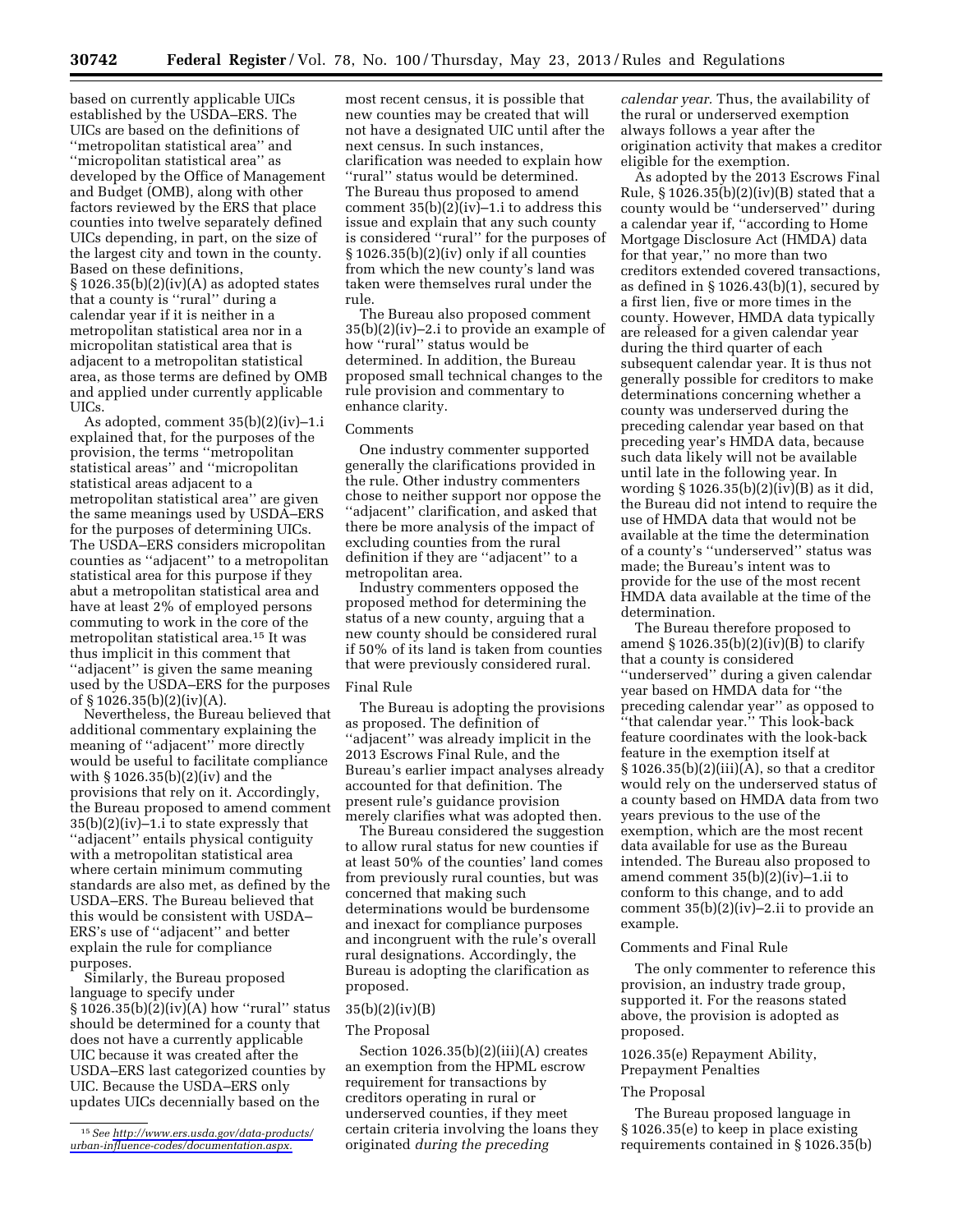concerning assessment of consumers' ability to repay an HPML and limitations on prepayment penalties for HPMLs. These provisions were originally adopted by the Board in 2008,16 and will be supplanted by the Bureau's new rules implementing similar Dodd-Frank requirements in § 1026.43 on January 10, 2014.

The 2013 Escrows Final Rule inadvertently removed the existing language of § 1026.35(b) between June 1, 2013, and the January 10, 2014, effective date for the ability-to-repay and prepayment penalty provisions in § 1026.43. The Bureau proposed restoring this language at § 1026.35(e) and keeping it in effect during that intervening period. The Bureau also proposed updating existing crossreferences to the § 1026.35(b) HPML provisions.

# Comments and Final Rule

The industry groups specifically commenting on this provision supported the proposal. To maintain consumer protections and avoid disruptions in the market, the provision is adopted as proposed.

### **V. Effective Date**

This rule is effective June 1, 2013. Section 1026.35(e) of this rule is a temporary provision and will be effective from June 1, 2013, through January 9, 2014. Section 553(d) of the Administrative Procedure Act generally requires publication of a final rule not less than 30 days before its effective date, except for (1) a substantive rule which grants or recognizes an exemption or relieves a restriction; (2) interpretive rules and statements of policy; or (3) as otherwise provided by the agency for good cause found and published with the rule. 5 U.S.C. 553(d). At minimum, the Bureau believes the amendments fall under the third exception to section 553(d). The Bureau finds that there is good cause to make the amendments effective on June 1, 2013, because doing so will ease compliance and reduce disruption in the market, and ensure that the protections of the rule are uninterrupted. Moreover, the final list of counties prepared using this rule is identical to the preliminary list, which was posted along with the proposal on the Bureau's public Web site on March 12, 2013. In addition, the effective date for the 2013 Escrows Final Rule, which this rule amends, is June 1, 2013, and failure to make this rule effective on the same day would make compliance more difficult and create more disruption in

the market, not less. Therefore, the Bureau believes that the benefits from making this rule effective on June 1 outweigh providing additional time to comply with this rule.

### **VI. Section 1022(b)(2) of the Dodd-Frank Act**

#### *A. Overview*

In developing the final rule, the Bureau has considered its potential benefits, costs, and impacts.17 The Bureau requested comment on its preliminary analysis as well as submissions of additional data that could inform the Bureau's analysis. The Bureau has consulted, or offered to consult with, the prudential regulators, SEC, HUD, FHFA, the Federal Trade Commission, and the Department of the Treasury, including regarding consistency with any prudential, market, or systemic objectives administered by such agencies.

The final rule clarifies how to determine whether a county is considered ''rural'' or ''underserved'' for the application of the special provisions adopted in certain of the 2013 Title XIV Final Rules.18 These changes do not have a material impact on consumers or covered persons. Nevertheless, two commenters requested that the Bureau analyze the impact of excluding counties from the rural definition if they are ''adjacent'' to a metropolitan area. However, the scope of the related clarification was limited to specifying that ''adjacent'' is given the same meaning used by the USDA–ERS for the purposes of § 1026.35(b)(2)(iv)(A), which was implicit in the 2013 Escrows Final Rule. The impacts of the stated

18The special provisions that rely on the ''rural'' and ''underserved'' definitions are as follows: (1) the § 1026.35(b)(2)(iii) exemption to the 2013 Escrows Final Rule's escrow requirement for higher-priced mortgage loans; (2) the § 1026.43(f) allowance for balloon-payment qualified mortgages; (3) the  $\S 1026.32(d)(1)(ii)(C)$  exemption from the balloon payment prohibition on high-cost mortgages for balloon-payment qualified mortgages; and  $(4)$  the § 1026.35(c)( $4$ )(vii)(H) exemption from the § 1026.35(c)(4)(i) HPML second appraisal requirement for credit transactions used to acquire property located in a rural county.

definitions are discussed in the various 2013 Title XIV Final Rules and the final list of rural and underserved counties for use during 2013 is being posted at the Bureau's public Web site along with publication of this notice.

Other provisions of the rule are related to underwriting and features of HPMLs. As described above, existing Regulation Z contains requirements related to the consumer's ability to repay and prepayment penalties for HPMLs. The scope of these protections is being expanded in connection with the Dodd-Frank Act title XIV rulemakings to apply to most mortgage transactions, rather than just HPMLs. For this reason, the 2013 Escrows Final Rule removed the regulatory text providing these protections solely to HPMLs. That final rule, however, takes effect on June 1, 2013, whereas the new ability-to-repay and prepayment penalty provisions do not take effect until January 10, 2014. Without the correction provided by this final rule, the final rules issued in January would have inadvertently created an interruption in applicable protections for certain consumers obtaining HPMLs effective June 1, 2013, and a corresponding interruption of the requirements for lenders. This rule will establish a temporary provision to ensure the protections remain in place for HPMLs until the expanded provisions take effect in January 2014. Because the avoided interruption was inadvertent, the Bureau's 1022 analyses in the 2013 Title XIV Final Rules considered the impact of the protections at issue in this rule as if they were remaining in place, which they now are.

### *B. Potential Benefits and Costs to Consumers and Covered Persons*

Compared to the baseline established by the issuance of the final rules in January 2013, this final rule will provide consumers who obtain HPMLs from June 1, 2013, through and including January 9, 2014, the benefit of the existing protections under Regulation Z regarding ability to repay and prepayment penalties.19 These provisions are designed to limit consumers' exposure to collateral-based lending, potentially harmful prepayment penalties, and other harms. The price of HPMLs may be slightly higher than they would be in the absence of these protections; however, these effects are likely to be minimal.

<sup>16</sup> 73 FR 44522 (July 30, 2008).

<sup>17</sup>Section 1022(b)(2)(A) of the Dodd-Frank Act, 12 U.S.C. 5521(b)(2), directs the Bureau, when prescribing a rule under the Federal consumer financial laws, to consider the potential benefits and costs of regulation to consumers and covered persons, including the potential reduction of access by consumers to consumer financial products or services; the impact on insured depository institutions and credit unions with \$10 billion or less in total assets as described in section 1026 of the Dodd-Frank Act; and the impact on consumers in rural areas. Section  $1022(b)(2)(B)$  of the Dodd-Frank Act directs the Bureau to consult with appropriate prudential regulators or other Federal agencies regarding consistency with prudential, market, or systemic objectives that those agencies administer.

<sup>19</sup>The Bureau has discretion in any rulemaking to choose an appropriate scope of analysis with respect to potential benefits and costs and an appropriate baseline.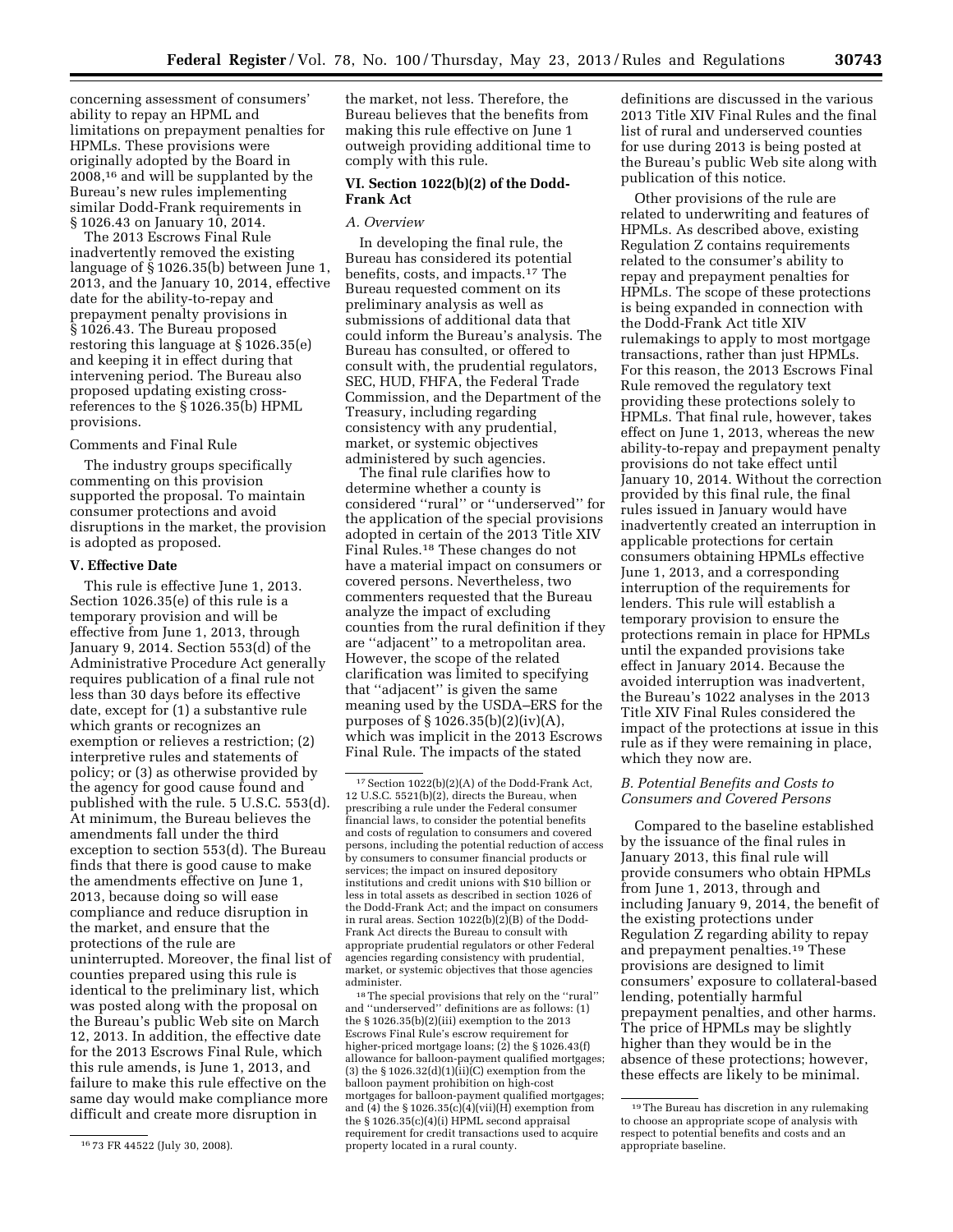Compared to the same baseline, covered persons issuing such mortgages during this time period will incur any costs related to the ability-to-pay requirements and the restrictions on certain prepayment penalties. These costs will include the costs of documenting and verifying the consumer's ability to repay and some expected litigation-related costs. As noted above, the evidence to date is that these costs are quite limited. The 2013 ATR Final Rule and the Board's earlier 2008 HOEPA Final Rule discuss these costs and benefits in greater detail. This rule simply extends these impacts from June 1, 2013, through and including January 9, 2014. The Bureau also believes that the rule will benefit both consumers and covered persons in limiting unnecessary and possibly disruptive changes in the regulatory regime.

The final rule may have a small differential impact on depository institutions and credit unions with \$10 billion or less in total assets as described in Section 1026. To the extent that HPMLs comprise a larger percentage of originations at these institutions, the relative increase in costs may be higher relative to other lenders.

The final rule will also have some differential impacts on consumers in rural areas. In these areas, a greater fraction of loans are HPMLs. For this reason, to the extent that these added protections lead to additional lender costs, interest rates may be slightly higher on average; however, rural consumers will derive greater benefit from the proposed provisions than nonrural consumers.

Given the small changes implemented in this rule, the Bureau does not believe that the final rule will meaningfully reduce consumers' access to credit.

#### **VII. Regulatory Flexibility Act Analysis**

The Regulatory Flexibility Act (RFA) generally requires an agency to conduct an initial regulatory flexibility analysis (IRFA) and a final regulatory flexibility analysis (FRFA) of any rule subject to notice-and-comment rulemaking requirements.20 These analyses must ''describe the impact of the proposed rule on small entities.'' 21 An IRFA or

FRFA is not required if the agency certifies that the rule will not have a significant economic impact on a substantial number of small entities,<sup>22</sup> or if the agency considers a series of closely related rules as one rule for purposes of complying with the IRFA or FRFA requirements.23 The Bureau also is subject to certain additional procedures under the RFA involving the convening of a panel to consult with small business representatives prior to proposing a rule for which an IRFA is required.24

This rulemaking is part of a series of rules that have revised and expanded the regulatory requirements for entities that offer HPMLs. In January 2013, the Bureau adopted the 2013 Escrows Final Rule and 2013 ATR Final Rule, along with other related rules mentioned above. Section VIII of the supplementary information to each of these rules set forth the Bureau's analyses and determinations under the RFA with respect to those rules. See 78 FR 4749, 78 FR 6575. The Bureau also notes because the potential interruption in applicable protections created by the issuance of the final rules in January was inadvertent, its regulatory flexibility analyses considered the impact of the protections at issue in this rule remaining in place for HPMLs until the expanded provisions take effect in January 2014. Because these rules qualify as ''a series of closely related rules,'' for purposes of the RFA, the Bureau relies on those analyses and determines that it has met or exceeded the IRFA and FRFA requirements.

In the alternative, the Bureau also concludes that the final rule will not have a significant impact on a substantial number of small entities. The rule will establish a temporary provision to ensure the protections remain in place for HPMLs until the expanded provisions take effect in January 2014. Since the new requirements and liabilities that will take effect in January 2014 as applied to HPMLs are very similar in nature to those that exist under the pre-existing regulations, the gap absent the rule's correction would have been short-lived and would have affected only the higher-priced mortgage loan market. It is therefore very unlikely that, absent this

correction, covered persons would have altered their behavior substantially in the intervening period.

The rule also clarifies how to determine whether a county is considered ''rural'' or ''underserved'' for the application of the special provisions adopted in certain of the 2013 Title XIV Final Rules.25 These changes will not have a material impact on small entities<sup>26</sup>

For these reasons, the Bureau affirms that this final rule will not have a significant impact on a substantial number of small entities.

### **VIII. Paperwork Reduction Act**

This final rule will amend 12 CFR part 1026 (Regulation Z), which implements the Truth in Lending Act (TILA). Regulation Z currently contains collections of information approved by OMB. The Bureau's OMB control number for Regulation Z is 3170–0015. However, the Bureau has determined that this rule will not materially alter these collections of information nor impose any new recordkeeping, reporting, or disclosure requirements on the public that would constitute collections of information requiring approval under the Paperwork Reduction Act, 44 U.S.C. 3501 *et seq.* 

#### **List of Subjects in 12 CFR Part 1026**

Advertising, Consumer protection, Mortgages, Recordkeeping requirements, Reporting, Truth in lending.

### **Authority and Issuance**

For the reasons set forth in the preamble, the Bureau amends Regulation Z, 12 CFR part 1026, as set forth below:

## **PART 1026—TRUTH IN LENDING (REGULATION Z)**

■ 1. The authority citation for part 1026 continues to read as follows:

26One commenter suggested that the RFA analysis omitted a consideration of the costs of compliance for this rule and the related 2013 Title XIV Final Rules more broadly. As noted, a discussion of the compliance costs for small entities under the RFA was included with the publication of the 2013 Title XIV Final Rules: This rule only clarifies or makes minor technical amendments to existing rules and does not impose the burdens noted by the commenter.

<sup>20</sup> 5 U.S.C. 601 *et. seq.* 

<sup>21</sup> 5 U.S.C. 603(a). For purposes of assessing the impacts of the rule on small entities, ''small entities'' is defined in the RFA to include small businesses, small not-for-profit organizations, and small government jurisdictions. 5 U.S.C. 601(6). A ''small business'' is determined by application of Small Business Administration regulations and reference to the North American Industry Classification System (NAICS) classifications and size standards. 5 U.S.C. 601(3). A ''small

organization'' is any ''not-for-profit enterprise which is independently owned and operated and is not dominant in its field.'' 5 U.S.C. 601(4). A ''small governmental jurisdiction'' is the government of a city, county, town, township, village, school district, or special district with a population of less than 50,000. 5 U.S.C. 601(5).

<sup>22</sup> 5 U.S.C. 605(b).

<sup>23</sup> 5 U.S.C. 605(c).

<sup>24</sup> 5 U.S.C. 609.

<sup>25</sup>The special provisions that rely on the ''rural'' and ''underserved'' definitions are as follows: (1) The § 1026.35(b)(2)(iii) exemption to the 2013 Escrows Final Rule's escrow requirement for higher-priced mortgage loans; (2) the § 1026.43(f) allowance for balloon-payment qualified mortgages; (3) the § 1026.32(d)(1)( $\tilde{i}$ i)(C) exemption from the balloon payment prohibition on high-cost mortgages for balloon-payment qualified mortgages; and (4) the § 1026.35(c)(4)(vii)(H) exemption from the § 1026.35(c)(4)(i) HPML second appraisal requirement for credit transactions used to acquire property located in a rural county.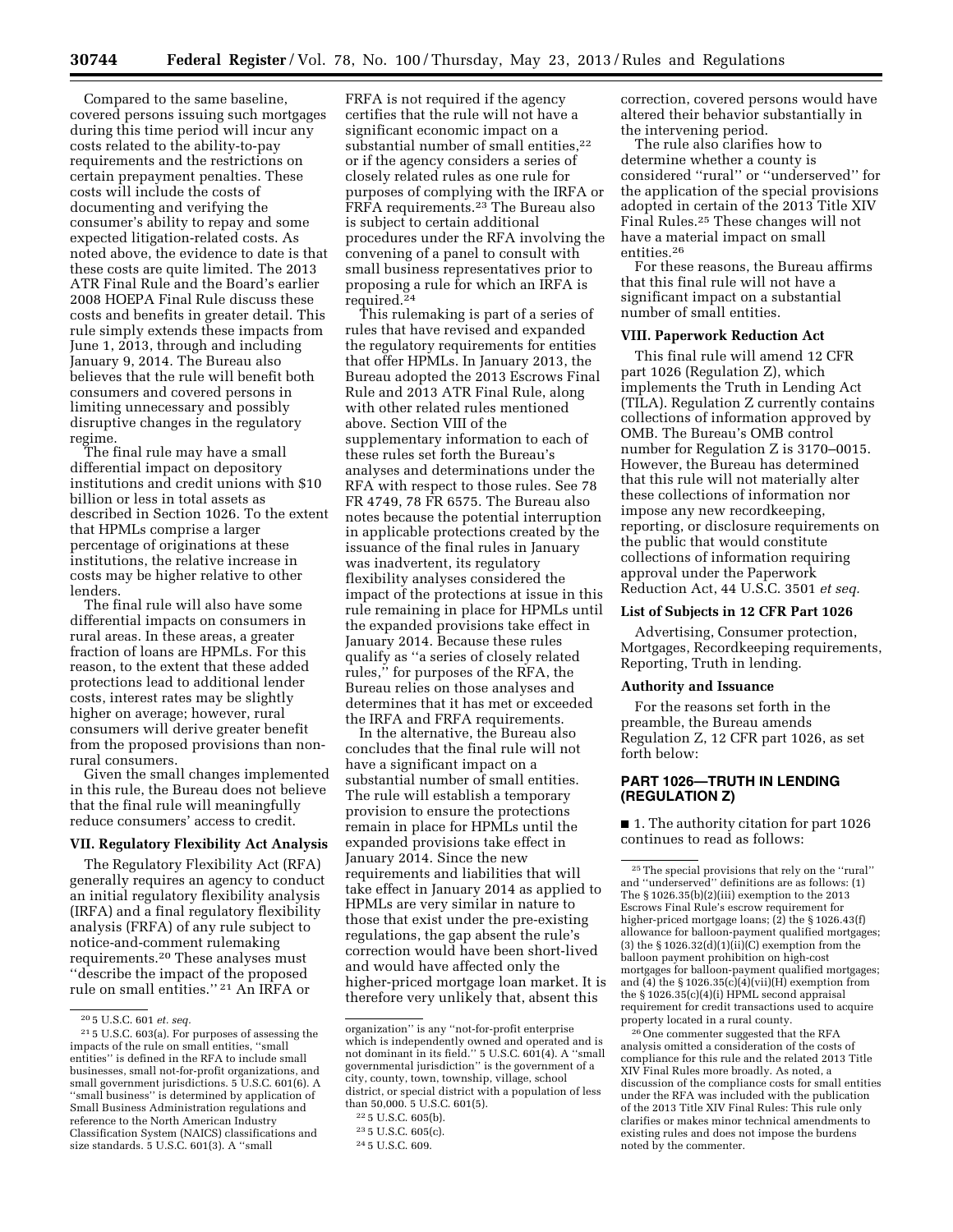**Authority:** 12 U.S.C. 2601; 2603–2605, 2607, 2609, 2617, 5511, 5512, 5532, 5581; 15 U.S.C. 1601 *et seq.* 

# **Subpart C—Closed-End Credit**

■ 2. Section 1026.23 is amended by revising paragraph (a)(3)(ii) to read as follows:

#### **§ 1026.23 Right of rescission.**

- (a) \* \* \*
- $(3) * * * *$

(ii) For purposes of this paragraph (a)(3), the term ''material disclosures'' means the required disclosures of the annual percentage rate, the finance charge, the amount financed, the total of payments, the payment schedule, and the disclosures and limitations referred to in §§ 1026.32(c) and (d) and 1026.35(e)(2).

\* \* \* \* \*

### **Subpart E—Special Rules for Certain Home Mortgage Transactions**

■ 3. Section 1026.34 is amended by revising paragraph (a)(4)(i) to read as follows:

#### **§ 1026.34 Prohibited acts or practices in connection with high-cost mortgages.**

 $(a) * * * *$  $(4)^*$  \* \* \*

(i) *Mortgage-related obligations.* For purposes of this paragraph (a)(4), mortgage-related obligations are expected property taxes, premiums for mortgage-related insurance required by the creditor as set forth in § 1026.35(b), and similar expenses.

\* \* \* \* \*

■ 4. Section 1026.35, as amended by the final rule published on January 22, 2013, 78 FR 4726, effective June 1, 2013, is further amended by revising the last sentence of paragraph (b)(1), revising paragraphs  $(b)(2)(iii)(A)$ , and  $(b)(iv)(A)$ and (B), and adding paragraph (e) to read as follows:

#### **§ 1026.35 Requirements for higher-priced mortgage loans.**

- \* \* \* \* \*
- (b) \* \* \*

(1) For purposes of this paragraph (b), the term ''escrow account'' has the same meaning as under Regulation X (12 CFR 1024.17(b)), as amended.

- $(2) * *$
- $(iii) * * * *$

(A) During the preceding calendar year, the creditor extended more than 50 percent of its total covered transactions, as defined by § 1026.43(b)(1), secured by a first lien, on properties that are located in counties that are either ''rural'' or ''underserved,'' as set forth in paragraph (b)(2)(iv) of this section;

\* \* \* \* \*

 $(iv) * * * *$ 

(A) A county is ''rural'' during a calendar year if it is neither in a metropolitan statistical area nor in a micropolitan statistical area that is adjacent to a metropolitan statistical area, as those terms are defined by the U.S. Office of Management and Budget and as they are applied under currently applicable Urban Influence Codes (UICs), established by the United States Department of Agriculture's Economic Research Service (USDA–ERS). A creditor may rely as a safe harbor on the list of counties published by the Bureau to determine whether a county qualifies as ''rural'' for a particular calendar year.

(B) A county is ''underserved'' during a calendar year if, according to Home Mortgage Disclosure Act (HMDA) data for the preceding calendar year, no more than two creditors extended covered transactions, as defined in § 1026.43(b)(1), secured by a first lien, five or more times in the county. A creditor may rely as a safe harbor on the list of counties published by the Bureau to determine whether a county qualifies as ''underserved'' for a particular calendar year.

(e) *Repayment ability, prepayment penalties.* Higher-priced mortgage loans are subject to the following restrictions:

\* \* \* \* \*

(1) *Repayment ability.* A creditor shall not extend credit based on the value of the consumer's collateral without regard to the consumer's repayment ability as of consummation as provided in § 1026.34(a)(4).

(2) *Prepayment penalties.* A loan may not include a penalty described by § 1026.32(d)(6) unless:

(i) The penalty is otherwise permitted by law, including  $\S 1026.32(d)(7)$  if the loan is a mortgage transaction described in § 1026.32(a); and

(ii) Under the terms of the loan:

(A) The penalty will not apply after the two-year period following consummation;

(B) The penalty will not apply if the source of the prepayment funds is a refinancing by the creditor or an affiliate of the creditor; and

(C) The amount of the periodic payment of principal or interest or both may not change during the four-year period following consummation.

(3) *Sunset of requirements on repayment ability and prepayment penalties.* The requirements described in this paragraph (e) shall expire at 11:59 p.m. on January 9, 2014.

■ 5. In Supplement I to Part 1026— Official Interpretations:

■ A. Under *Section 1026.32*— *Requirements for Certain Closed-End*  *Home Mortgages,* under *Paragraph 32(d*) *Limitations,* paragraph 1 is revised.

■ B. Under *Section 1026.34—Prohibited Acts or Practices in Connection with High-Cost Mortgages:* 

■ i. Under *Paragraph 34(a)(4) Repayment ability for high-cost mortgages,* paragraph 1 is revised.

■ ii. Under *Paragraph 34(a)(4)(i) Mortgage-Related Obligations,*  paragraph 1 is revised.

■ C. Under *Section 1026.35*— *Requirements for Higher-Priced Mortgage Loans,* as amended by the final rule published on January 22, 2013, 78 FR 4726, effective June 1, 2013, is further amended:

■ i. Under *Paragraph 35(b)(2)(iii),*  paragraphs 1 and i are revised.

■ ii. Under *Paragraph 35(b)(2)(iv),*  paragraph 1 is revised and paragraph 2 is added.

■ iii. The headings *35(e) Rules for Higher-Priced Mortgage Loans* and *Paragraph 35(e)(2)(ii)(C),* and paragraphs 1 and 2 are added.

The revisions and additions read as follows:

**Supplement I to Part 1026—Official Interpretations** 

\* \* \* \* \*

### **Subpart E—Special Rules for Certain Home Mortgage Transactions**

\* \* \* \* \*

*§ 1026.32—Requirements for Certain Closed-End Home Mortgages* 

\* \* \* \* \*

Paragraph 32(d) Limitations

1. *Additional prohibitions applicable under other sections.* Section 1026.34 sets forth certain prohibitions in connection with mortgage credit subject to § 1026.32, in addition to the limitations in § 1026.32(d). Further, § 1026.35 prohibits certain practices in connection with transactions that meet the coverage test in § 1026.35(a). Because the coverage test in § 1026.35(a) is generally broader than the coverage test in § 1026.32(a), most § 1026.32 mortgage loans are also subject to the prohibitions set forth in § 1026.35 (such as escrows), in addition to the limitations in § 1026.32(d).

\* \* \* \* \*

*§ 1026.34—Prohibited Acts or Practices in Connection with High-Cost Mortgages* 

\* \* \* \* \*

Paragraph 34(a)(4) Repayment Ability for High-Cost Mortgages

1. *Application of repayment ability rule.*  The  $\frac{1}{2}$  1026.34(a)(4) prohibition against making loans without regard to consumers' repayment ability applies to mortgage loans described in § 1026.32(a). In addition, the § 1026.34(a)(4) prohibition applies to higher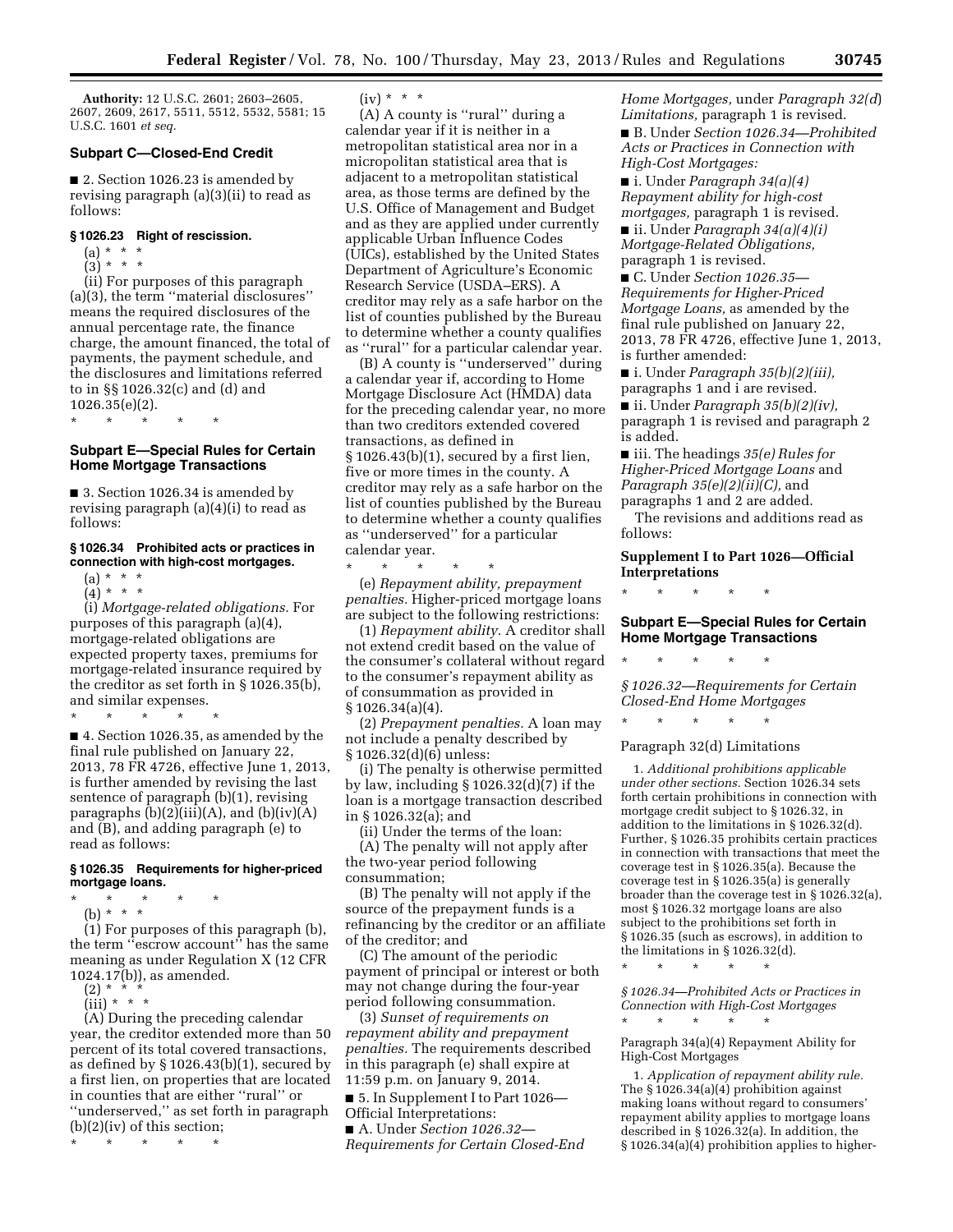priced mortgage loans described in § 1026.35(a). *See* § 1026.35(e)(1). \* \* \* \* \*

### Paragraph 34(a)(4)(i) Mortgage-Related Obligations

1. *Mortgage-related obligations.* A creditor must include in its repayment ability analysis the expected property taxes and premiums for mortgage-related insurance required by the creditor as set forth in § 1026.35(b), as well as similar mortgagerelated expenses. Similar mortgage-related expenses include homeowners' association dues and condominium or cooperative fees. \* \* \* \* \*

*§ 1026.35—Requirements for Higher-Priced Mortgage Loans* 

## \* \* \* \* \* Paragraph 35(b)(2)(iii)

1. *Requirements for exemption.* Under § 1026.35(b)(2)(iii), except as provided in  $§ 1026.35(b)(2)(v)$ , a creditor need not establish an escrow account for taxes and insurance for a higher-priced mortgage loan, provided the following four conditions are satisfied when the higher-priced mortgage loan is consummated:

i. During the preceding calendar year, more than 50 percent of the creditor's total firstlien covered transactions, as defined in § 1026.43(b)(1), are secured by properties located in counties that are either "rural" or ''underserved,'' as set forth in § 1026.35(b)(2)(iv). Pursuant to that section, a creditor may rely as a safe harbor on a list of counties published by the Bureau to determine whether counties in the United States are rural or underserved for a particular calendar year. Thus, for example, if a creditor originated 90 covered transactions, as defined by § 1026.43(b)(1), secured by a first lien, during 2013, the creditor meets this condition for an exemption in 2014 if at least 46 of those transactions are secured by first liens on properties that are located in such counties.

#### Paragraph 35(b)(2)(iv)

\* \* \* \* \*

1. *Requirements for ''rural'' or ''underserved'' status.* A county is considered to be ''rural'' or ''underserved'' for purposes of § 1026.35(b)(2)(iii)(A) if it satisfies either of the two tests in § 1026.35(b)(2)(iv). The Bureau applies both tests to each county in the United States. If a county satisfies either test, the Bureau will include the county on a published list of ''rural'' or ''underserved'' counties for a particular calendar year. To facilitate compliance with appraisal requirements in § 1026.35(c), the Bureau will also create a list of only those counties that are ''rural'' but excluding those that are only "underserved." The Bureau will post on its public Web site the applicable lists for each calendar year by the end of that year, thus permitting creditors to ascertain the availability to them of the exemption during the following year. For 2012, however, the list will be published before June 1, 2013. A creditor may rely as a safe harbor, pursuant to section 130(f) of the Truth in Lending Act, on the lists of counties published by the

Bureau to determine whether a county qualifies as ''rural'' or ''underserved'' for a particular calendar year. A creditor's originations of covered transactions, as defined by § 1026.43(b)(1), secured by a first lien, in such counties during that year are considered in determining whether the creditor satisfies the condition in § 1026.35(b)(2)(iii)(A) and therefore will be eligible for the exemption during the following calendar year.

i. Under  $\S 1026.35(b)(2)(iv)(A)$ , a county is rural during a calendar year if it is neither in a metropolitan statistical area nor in a micropolitan statistical area that is adjacent to a metropolitan statistical area. These areas are defined by the Office of Management and Budget and applied under currently applicable Urban Influence Codes (UICs), established by the United States Department of Agriculture's Economic Research Service (USDA–ERS). Accordingly, for purposes of § 1026.35(b)(2)(iv)(A), ''adjacent'' has the meaning applied by the USDA–ERS in determining a county's UIC; as so applied, "adjacent" entails a county not only being physically contiguous with a metropolitan statistical area but also meeting certain minimum population commuting patterns. Specifically, a county is "rural" if the USDA– ERS categorizes the county under UIC 4, 6, 7, 8, 9, 10, 11, or 12. Descriptions of UICs are available on the USDA–ERS Web site at *[http://www.ers.usda.gov/data-products/](http://www.ers.usda.gov/data-products/urban-influence-codes/documentation.aspx) [urban-influence-codes/documentation.aspx.](http://www.ers.usda.gov/data-products/urban-influence-codes/documentation.aspx)*  A county for which there is no currently applicable UIC (because the county has been created since the USDA–ERS last categorized counties) is rural only if all counties from which the new county's land was taken are themselves rural under currently applicable UICs.

ii. Under § 1026.35(b)(2)(iv)(B), a county is underserved during a calendar year if, according to Home Mortgage Disclosure Act (HMDA) data for the preceding calendar year, no more than two creditors extended covered transactions, as defined in § 1026.43(b)(1), secured by a first lien, five or more times in the county. Specifically, a county is "underserved" if, in the applicable calendar year's public HMDA aggregate dataset, no more than two creditors have reported five or more first-lien covered transactions with HMDA geocoding that places the properties in that county. For purposes of this determination, because only covered transactions are counted, all first-lien originations (and only first-lien originations) reported in the HMDA data are counted except those for which the owner-occupancy status is reported as ''Not owner-occupied'' (HMDA code 2), the property type is reported as ''Multifamily'' (HMDA code 3), the applicant's or co-applicant's race is reported as ''Not applicable'' (HMDA code 7), or the applicant's or co-applicant's sex is reported as ''Not applicable'' (HMDA code 4). The most recent HMDA data are available at *<http://www.ffiec.gov/hmda>*.

2. *Examples.* i. A county is considered ''rural'' for a given calendar year based on the most recent available UIC designations, which are updated by the USDA–ERS once every ten years. As an example, assume a creditor makes first-lien covered transactions

in County X during calendar year 2014, and the most recent UIC designations have been published in the second quarter of 2013. To determine ''rural'' status for County X during calendar year 2014, the creditor will use the 2013 UIC designations. However, to determine ''rural'' status for County X during 2012 or 2013, the creditor would use the UIC designations last published in 2003.

ii. A county is considered ''underserved'' for a given calendar year based on the most recent available HMDA data. For example, assume a creditor makes first-lien covered transactions in County Y during calendar year 2013, and the most recent HMDA data is for calendar year 2012, published in the third quarter of 2013. To determine ''underserved'' status for County Y in calendar year 2013 for the purposes of qualifying for the ''rural or underserved'' exemption in calendar year 2014, the creditor will use the 2012 HMDA data.

\* \* \* \* \*

35(e) Rules for Higher-Priced Mortgage Loans

#### Paragraph 35(e)(2)(ii)(C)

1. *Payment change.* Section 1026.35(e)(2) provides that a loan subject to this section may not have a penalty described by § 1026.32(d)(6) unless certain conditions are met. Section 1026.35(e)(2)(ii)(C) lists as a condition that the amount of the periodic payment of principal or interest or both may not change during the four-year period following consummation. For examples showing whether a prepayment penalty is permitted or prohibited in connection with particular payment changes, see comment  $32(d)(7)(iv)-1$ . Those examples, however, include a condition that § 1026.35(e)(2) does not include: The condition that, at consummation, the consumer's total monthly debt payments may not exceed 50 percent of the consumer's monthly gross income. For guidance about circumstances in which payment changes are not considered payment changes for purposes of this section, see comment  $32(d)(7)(iv)-2$ .

2. *Negative amortization.* Section 1026.32(d)(2) provides that a loan described in § 1026.32(a) may not have a payment schedule with regular periodic payments that cause the principal balance to increase. Therefore, the commentary to § 1026.32(d)(7)(iv) does not include examples of payment changes in connection with negative amortization. The following examples show whether, under § 1026.35(e)(2), prepayment penalties are permitted or prohibited in connection with particular payment changes, when a loan agreement permits negative amortization:

i. Initial payments for a variable-rate transaction consummated on January 1, 2010, are \$1,000 per month and the loan agreement permits negative amortization to occur. Under the loan agreement, the first date that a scheduled payment in a different amount may be due is January 1, 2014, and the creditor does not have the right to change scheduled payments prior to that date even if negative amortization occurs. A prepayment penalty is permitted with this mortgage transaction provided that the other § 1026.35(e)(2) conditions are met, that is: Provided that the prepayment penalty is